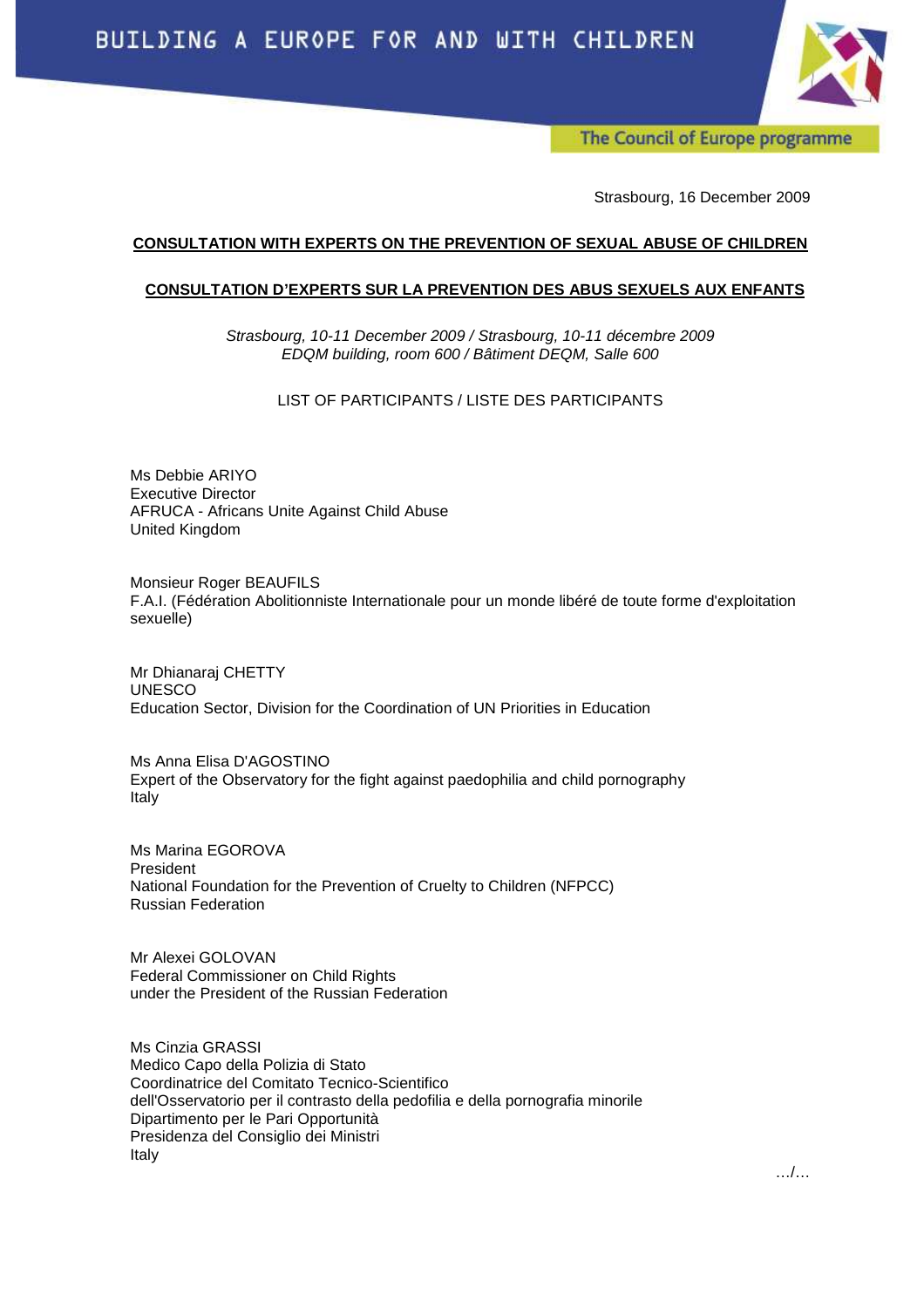Ms Maria KELLER-HAMELA Director of International Cooperation Nobody's Children Foundation Poland

Ms Presiana MANOLOVA Programme Associate Child Abuse Programme, Eastern Europe Oak Foundation

Ms Rosaleen McELVANEY Lecturer in Developmental/Abnormal Psychology Department of Social Sciences Dublin Institute of Technology Ireland

Ms Helena MOLANDER **Chairperson** CHILDREN´S FUNDAMENTAL RIGHTS ry (NGO) Childoscope network Coordinator in Finland

Madame Stéphanie MONNIER GALLONI Auteur-Illustrateur France

Ms Jacqui MONTGOMERY-DEVLIN Safe Choices Northern Ireland

Monsieur Jean-Marie MOSSARD Professeur à la Faculté de Médecine Service de Cardiologie Hôpitaux Universitaires de Strasbourg. France

Mr Theo NOTEN ECPAT Netherlands program manager ECPAT International Executive Board member for Western Europe

Ms Maureen O'HARA Salford Law School Lady Hale Building Peel Park Campus University of Salford United Kingdom

 $\mathcal{L}$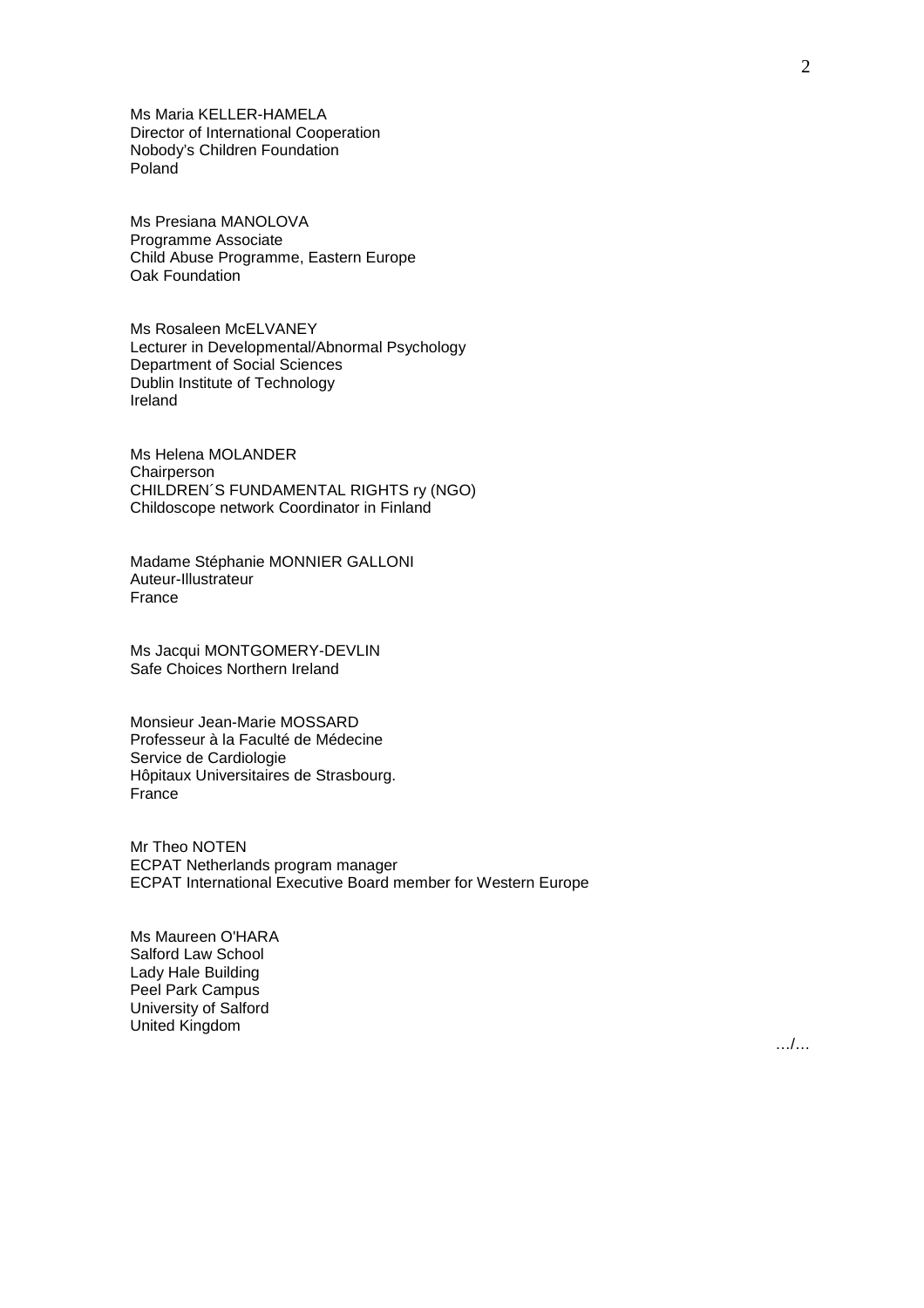Ms Jennifer PEARCE The International Centre for the study of sexually exploited and trafficked young people Faculty of Health and Social Sciences University of Bedfordshire United Kingdom

Ms Essi RIKKONEN Trainee Permanent Representation of Finland to the Council of Europe

Monsieur Guy SCHLAEDER Secrétaire général UPIGO (Union Professionnelle Internationale des Gynécologues et Obstétriciens) France

Ms Kate SHILLAKER Operations Manager Devon CAP United Kingdom

Ms Olha SHVED Associate for ECPAT International in the Common Wealth of Independent States region Ukraine

Mr Kuno SØRENSEN Psychologist & program manager Save the Children Denmark

Ms Marina YEVSYUKOVA Director of Legal department of Center "La Strada-Ukraine"

# **COUNCIL OF EUROPE SECRETARIAT / SECRETARIAT DU CONSEIL DE L'EUROPE**

# **Committee of Ministers / Comité des Ministres**

Ambassador Irma ERTMAN Permanent Representative of Finland to the Council of Europe / Représentante Permanente de la Finlande auprès du Conseil de l'Europe Thematic Co-ordinator on Children (TC-ENF) / Coordinateur thématique pour les enfants (TC-ENF)

# **Directorate General of Human Rights and Legal Affairs / Direction Générale des Droits de l'Homme et des Affaires Juridiques**

# **Directorate of Co-operation / Direction de la Coopération**

Department of Information Society and Action against Crime

Trafficking, Sexual Exploitation and Judicial Co-operation Unit / Unité contre la traite et l'exploitation sexuelle et de la coopération judiciaire

Ms Natalia KRAVCHENKO Project Manager

…/…